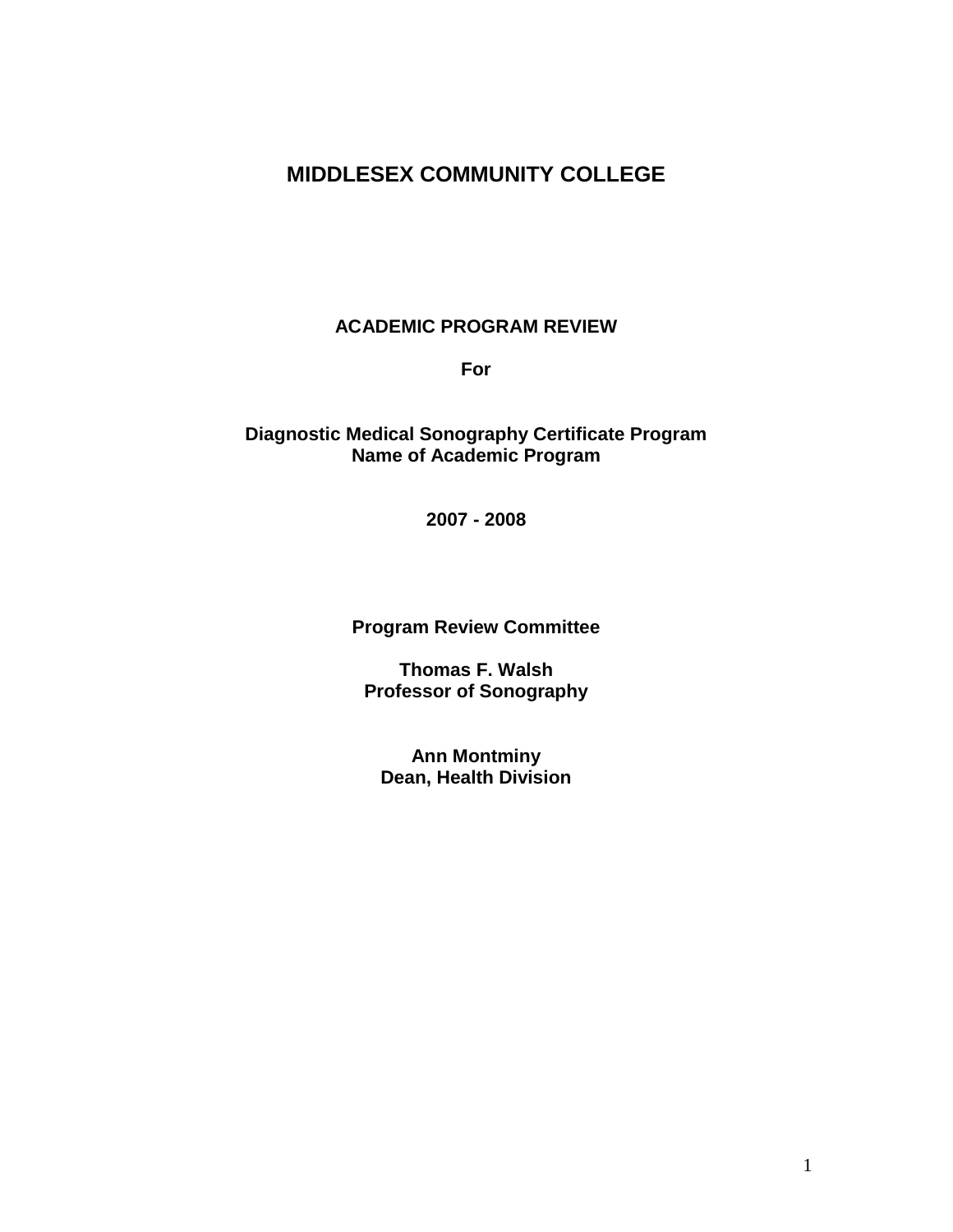# **MIDDLESEX COMMUNITY COLLEGE**

# **Academic Program Review**

# **Table of Contents**

| Section I          | Introduction                                              |  |  |  |
|--------------------|-----------------------------------------------------------|--|--|--|
| Section II         | Mission, History, Program Operations, and Goals           |  |  |  |
| Section III        | Data                                                      |  |  |  |
| Section IV         | Program Analysis                                          |  |  |  |
|                    | <b>Target Population</b><br>$\circ$                       |  |  |  |
|                    | <b>External Perspectives</b><br>$\circ$                   |  |  |  |
| Section V          | Curriculum                                                |  |  |  |
|                    | <b>Institutional Student Learning Outcomes</b><br>$\circ$ |  |  |  |
|                    | <b>Program Student Learning Outcomes</b><br>$\circ$       |  |  |  |
|                    | <b>Additional Curricular Opportunities</b><br>$\circ$     |  |  |  |
| Section VI         | Instructional Support                                     |  |  |  |
| <b>Section VII</b> | <b>Program Evaluation Summary</b>                         |  |  |  |
|                    |                                                           |  |  |  |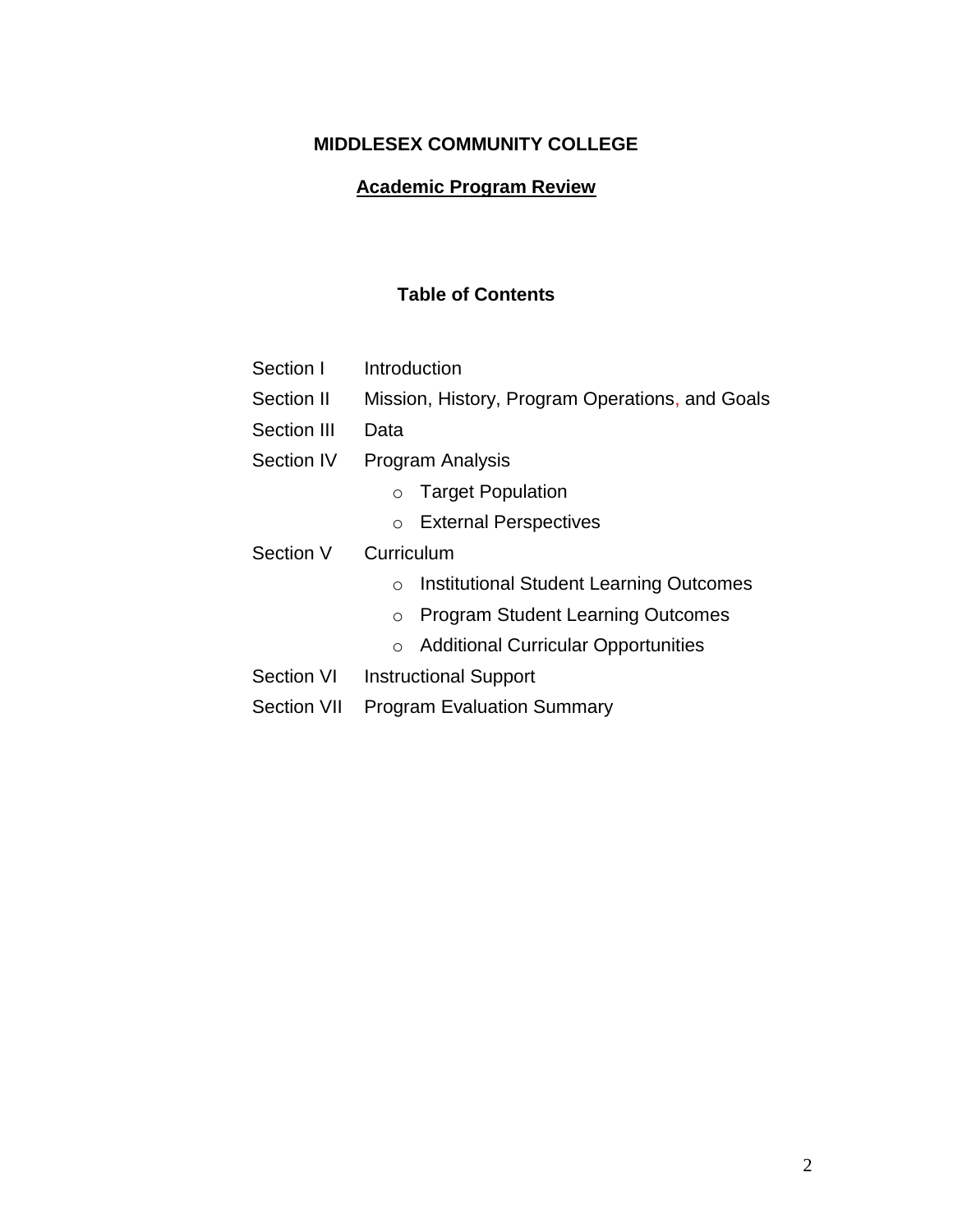### **Middlesex Community College**

# **Academic Program Review**

### **Section I: Introduction**

The Diagnostic Medical Sonography Certificate Program is open to individuals who are uncertified, although employed in the sonography field in a health care setting with access to a DMS department or others with a bachelor's degree in any major who can secure their own clinical site. This program has never gone under review.

#### **Section II: Mission:**

The mission of Middlesex Community College Diagnostic Medical Sonography Certificate Program is to serve the student, the community, and the sonography profession.

The Diagnostic Medical Sonography Certificate student is provided with academic and clinical experiences to become an entry-level skilled practitioner to provide diagnostic patient services using ultrasound and related diagnostics techniques. The DMSC student is responsible for producing the best diagnostic information possible with the available resources. The DMSC student acquires and evaluates data, while exercising discretion and judgment in performance of the clinical examination.

The community is provided with sonographers who, in addition to delivering essential patient care, can apply the knowledge and techniques in this highly specialized field. They are trained in sonography physics, instrumentation, obstetrical, gynecological, abdominal, and small parts sonography. In depth, comprehensive instructions are provided to produce ultrasound images used by physicians in the diagnosis of disease, injuries, and other medical conditions. Extensive clinical experience ensures thorough proficiency.

With the completion of the required course work the sonography profession is provided with a graduate who is eligible to take the American Registry of Diagnostic Medical sonographers certifying examination in Physics, Abdomen, and Obstetrics & Gynecology.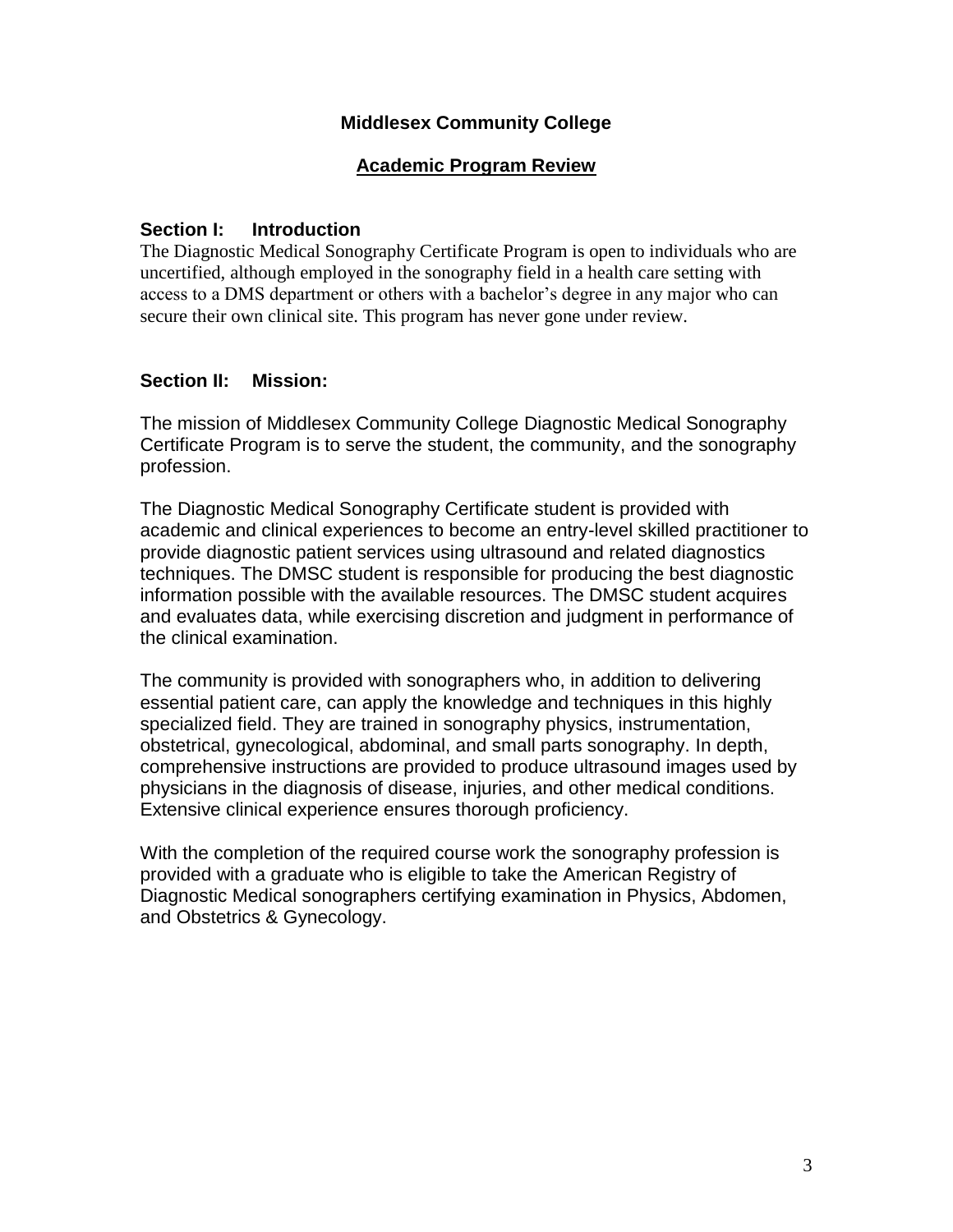#### **Historical Review:**

**The Diagnostic Medical Certificate Program (DMSC) began in the Fall of 1988. The DMSC students attended classes with the associate degree students. However the format of combining the two programs in the classroom was problematic. The DMSC program was then separated in the Fall of 1989. The curriculum is identical today except the courses at that time were 4 credits each. Changing the program to 3 credits for each course was implemented a year later. The main reason this change occurred was due to the long hours necessary for a 4 credit course. The DMSC program was also designed so that the clinical internship was the complete responsibility of the sponsoring hospital/private practice office without any involvement from the college in terms of clinical supervision or evaluation of the student performance. Individual aspects of each course stands alone given that learning occurs from the simple to complex within the course. Subsequent courses in the 4 courses sequence do not however, build upon one another in terms of complexity, since each course is a separate clinical speciality. The DMSC program was marketed so as to offer a sonography program to students who wanted to cross-train into this medical field, students with bachelor's degrees, and as a way to offer students access to an ultrasound program in the neighboring states that didn't have active programs. The program has been successfully running since its implementation in 1988.**

#### **Program Operation:**

**The program has existed for 20 years. Although the didactic lessons are up-to-date, a few issues have developed that need to be addressed regarding possible on-line availability, utilizing a powerpoint presentation.**

**Please note that the students are all self-directed, sometimes spending many months in securing a clinical site for internship before admission.**

**Clinical internship commitment is for one full year beginning in September:**

**Monday through Thursday, students are learning scanning skills at their clinical sites from 8:00 am – 4:30 pm.**

**Friday's are assigned at the college for two sonography courses, each semester, from 9:00 am to 3:15 pm.**

**In the event that the college is closed on any Friday, the student must spend the day at clinical.**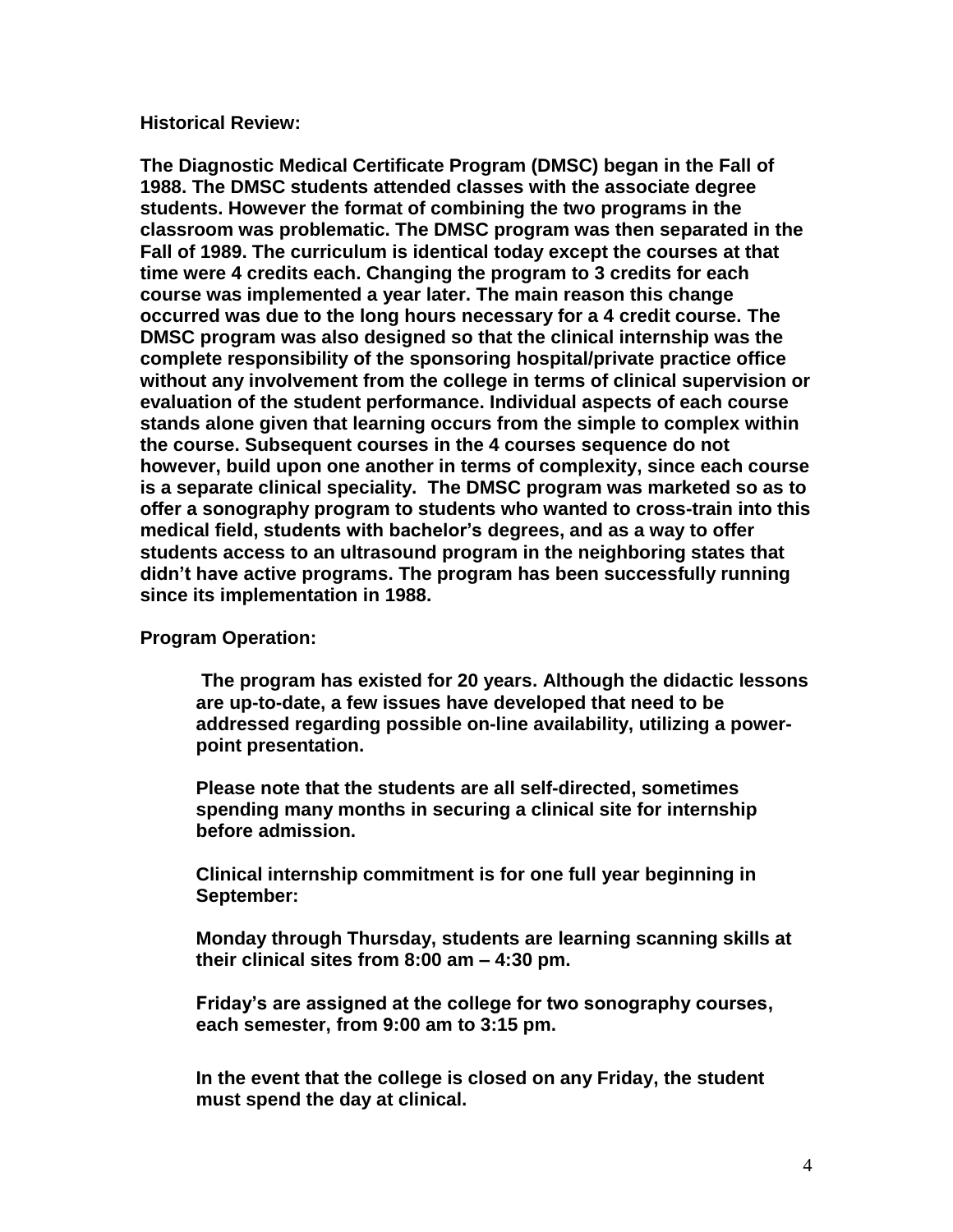**Students must document 35 hours per week X 48 weeks for a total of 1680 hours of ultrasound training in order to be board eligible to take the national exams.**

#### **Goal**

1. The Diagnostic Medical Sonography Certificate Program prepares students for entry into a professional specialty that requires technical skills to produce quality sonograms used for the diagnosis of disease and injury.

#### **Core Curriculum:**

The Diagnostic Medical Sonography Certificate Program meets the Core Curriculum and the General Education courses due to Admission Prerequisites which states: Completion of a two-year allied health education program that is patient-care related or Bachelor"s degree.

Diagnostic Medical Sonography – Certificate

- SON 111 Sonographic Physics and Instrumentation
- SON 225 Principles of Abdominal Sonography
- SON 226 Sonographic Principles of Obstetrics & Gynecology
- SON 227 Sonographic Subspecialties

#### **Section III: Data**

The Institutional Research Office will provide a significant portion of the data. Your committee is encouraged to request additional relevant information from Institutional Research and to develop and conduct alternative assessments as well. Some examples of assessments that the committee may choose to implement are student focus groups and/or student surveys. Input from relevant internal groups such as Advising, Admissions, and/or connected departments will also be necessary. Please include a copy of the data from Institutional Research and all committee-developed surveys or focus questions in the Appendix of the review.

3. **a. Please note important trends, patterns and issues that emerge through the enrollment, academic progress and retention data. (Data from Institutional Research Office)**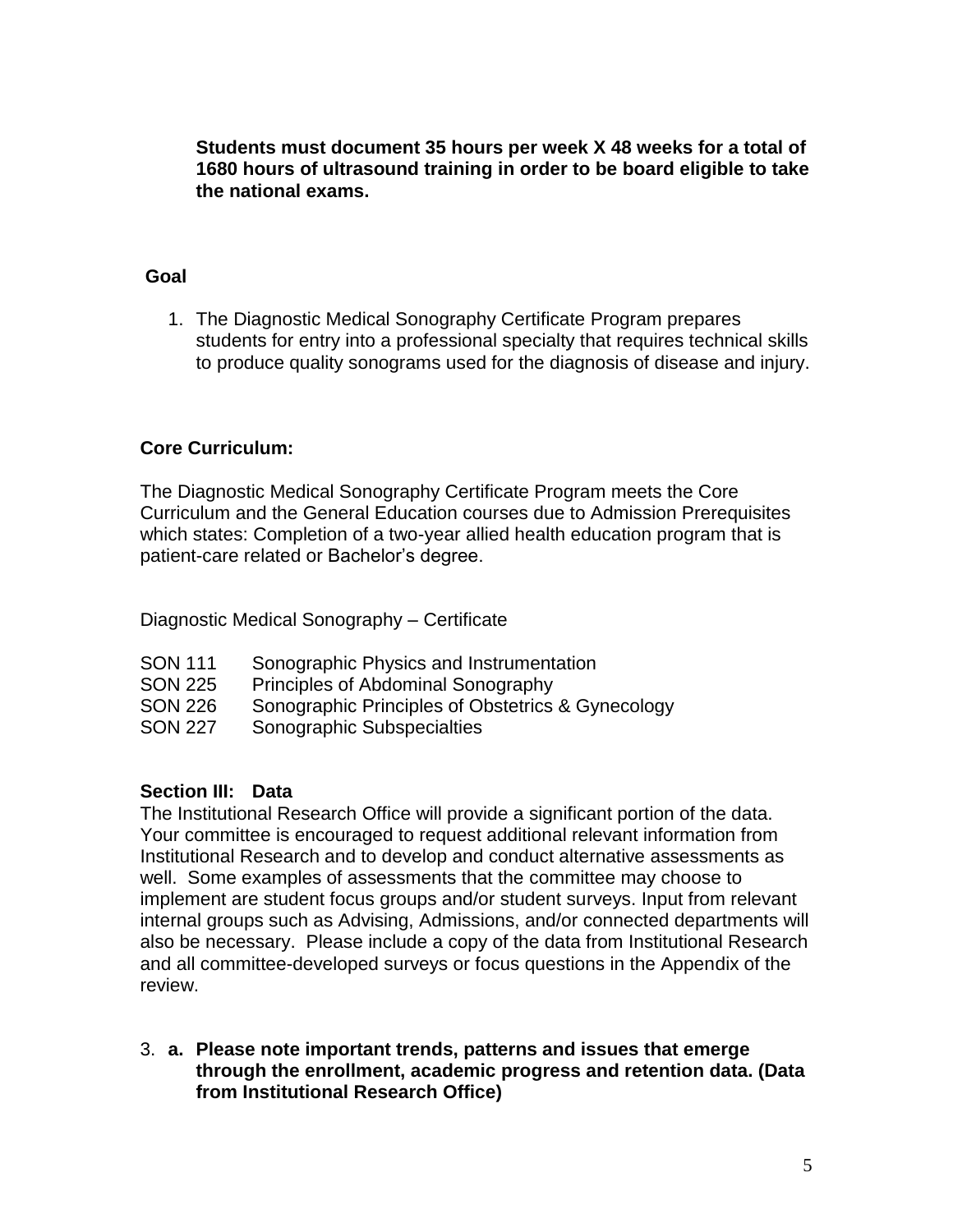### **Trends:**

- **1. DMSC review data has demonstrated a downward trend in applications since 2004 (See Appendix A)**
- **2. DMSC review data on application has demonstrated a downward trend in enrollment since 2004.**
- **3. DMSC review data recently demonstrated an upward trend in attrition. Based on exit interviews, I concluded that this reduction is the result of:**
	- **a. There is a tremendous amount of information for each college course within a semester**
	- **b. No established scanning skill objectives are systematically taught either at the college or clinical intern site**
	- **c. Clinical guidance offered by clinical agencies does not meet students' expectations. The most successful students are more aggressive and selftaught generally, as a whole.**
	- **d. This academic year, the program began with thirteen students and by graduation there were only eight students who were successful. The result is that there was only a 61.5% completion rate.**
- **4. DMSC review demonstrated a decreased number of graduates since 2003:**

| 2003 | 25 |
|------|----|
| 2004 | 21 |
| 2005 | 20 |
| 2006 | 22 |
| 2007 | 17 |
| 2008 | 8  |
|      |    |

c. Please summarize findings from student surveys, student focus groups, and/or other types of surveys and focus groups the Committee chose to undertake. (Data from surveys and/or questions developed by the Committee)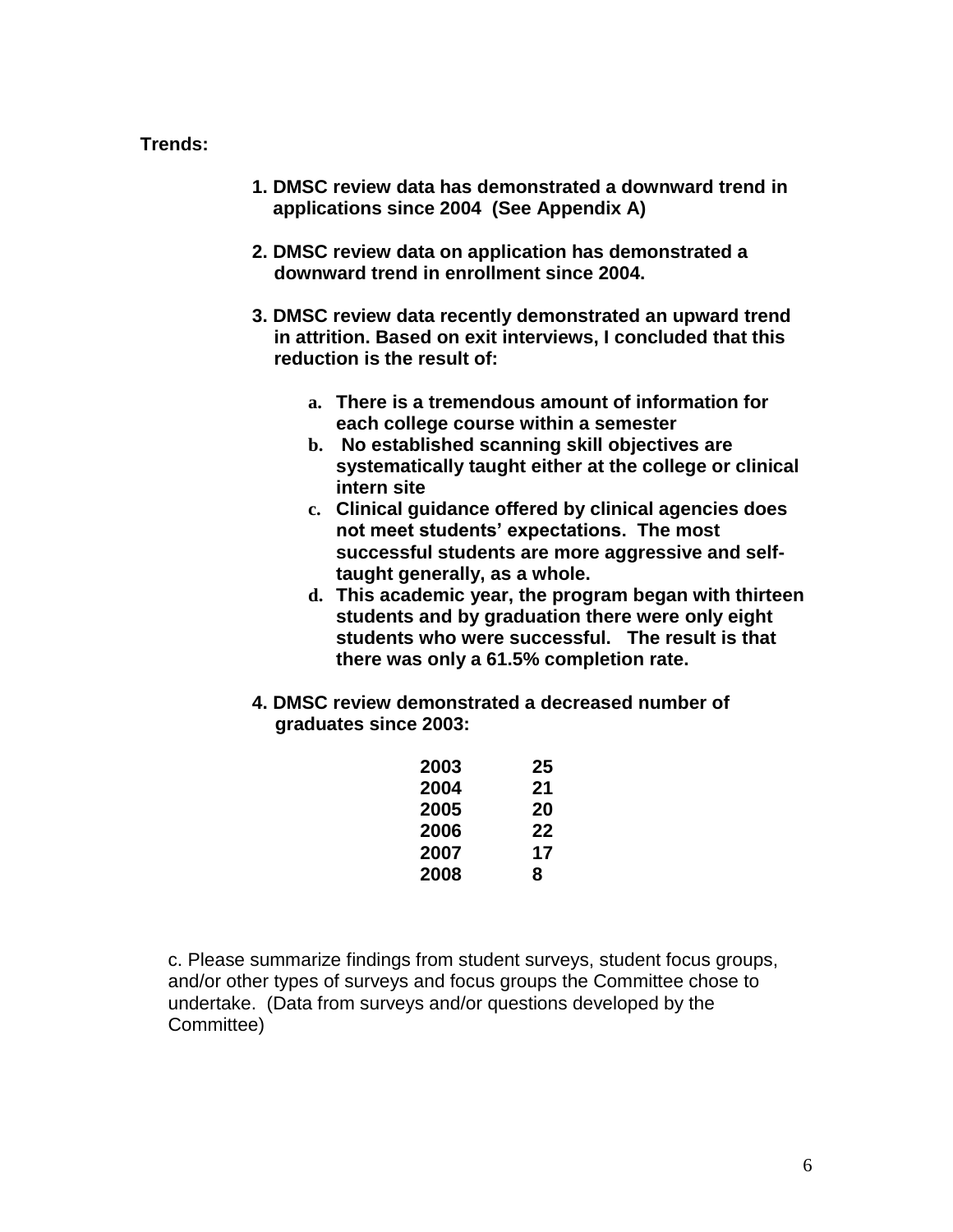**The method of data collection was student focus group, in which a total of eight students participated. Please see Appendix for the list of questions.**

**The following is a condensed version of the overall findings:** 

- **1. There is no access to scanning laboratory to help each other with scanning practice issues.**
- **2. Coordination between didactic and clinical portions of the program should be improved. We suggest a clinical coordinator to ensure their practice in various clinical agencies.**
- **3. The college should offer feedback on students' scanning techniques and suggest ways of improvement. Presently most students feel abandoned in their clinical area.**

**In addition, anecdotal data from affiliating agency personnel indicates:**

- **a) The 12 month program length is too short to adequately prepare a sonographer.**
- **b) New competition from Beth Israel Hospital exists that may be draining the pool of qualified candidates. B&I recently implemented an 18 month long certificate program in March 2008.**

# **Section IV: Program Analysis**

#### *Target Populations:*

4. a. Is this program intended to serve a target population(s)? Please explain.

**The DMSC curriculum was designed to offer a sonography program to students who wanted to cross-train into this medical field, students with bachelor's degrees, and a way to offer students access to an ultrasound program in the neighboring states that didn't have an active program.** 

b. Are there plans to recruit/market for this program by targeting any new or different groups? Please explain. Are there additional student recruitment and/or marketing efforts in which program faculty would like to be involved? Please be as specific as possible.

**Various components of the DMSC program course curriculum are available on-line. Last year I was invited by the U.S. Navy to take a short cruise on an aircraft carrier that was scheduled for**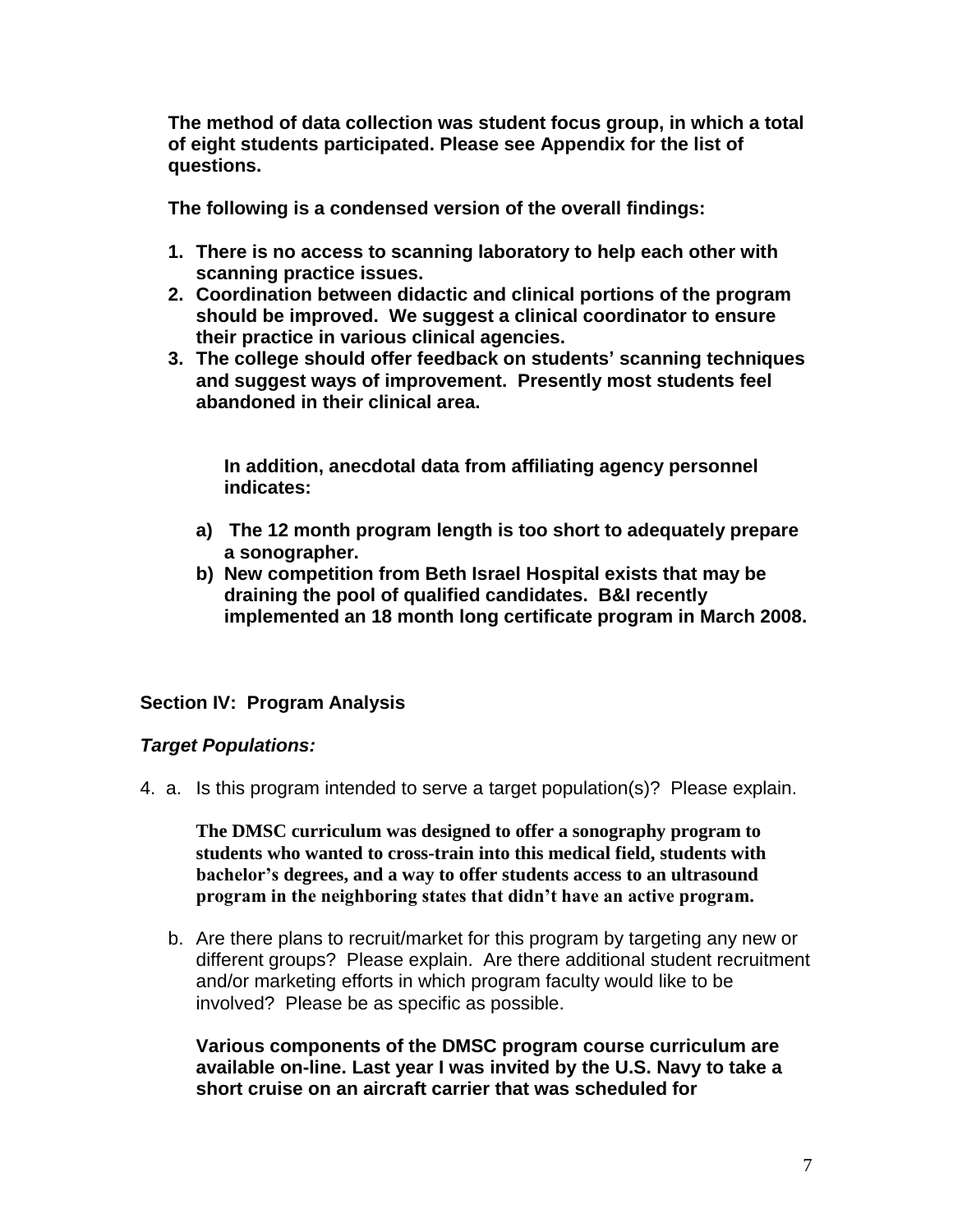**decommission. During my visit I toured the medical facilities on the ship. I noticed an ultrasound machine, so I mentioned to the physician that I was a sonographer. He explained to me that there was a great demand for sonographers in the Navy. Therefore, it may be feasible to market our program to the military, and in particular, the Navy, especially when the ships are on deployment, as well as to health care professionals in the local area for whom on-line course delivery would be appropriate. Marketing this new option through the Business & Industry area is appropriate.**

c. Are there plans to change or add to strategies currently in place to assess the program"s fit with student interest and market demand?

**A hybrid program may be formatted, with on-line training for faculty, and online delivery of theoretical content and face to face meetings monthly. In addition supervised scanning skill lab sessions would strengthen the clinical component.**

**Option supervised scanning skills lab sessions.**

d. Are program faculty and staff currently working with the Academic Planning Center or other areas of the College to interest students in taking courses in the program? Describe these interactions and the roles that the parties play.

**The program recruits all applicants from outside of the college.**

e. Are there additional student recruitment/marketing efforts in which program faculty and/or staff would like to be involved? Please be as specific as possible.

#### **Perhaps B+I marketing the program as a hybrid program.**

f. Please comment on any Advanced Placement (high school) or Articulation Agreements (4-year institutions) that apply to your program. Are the agreements current and signed by all partners? What percentage of students in the program takes advantage of each agreement?

#### **There are no placement/articulation agreements.**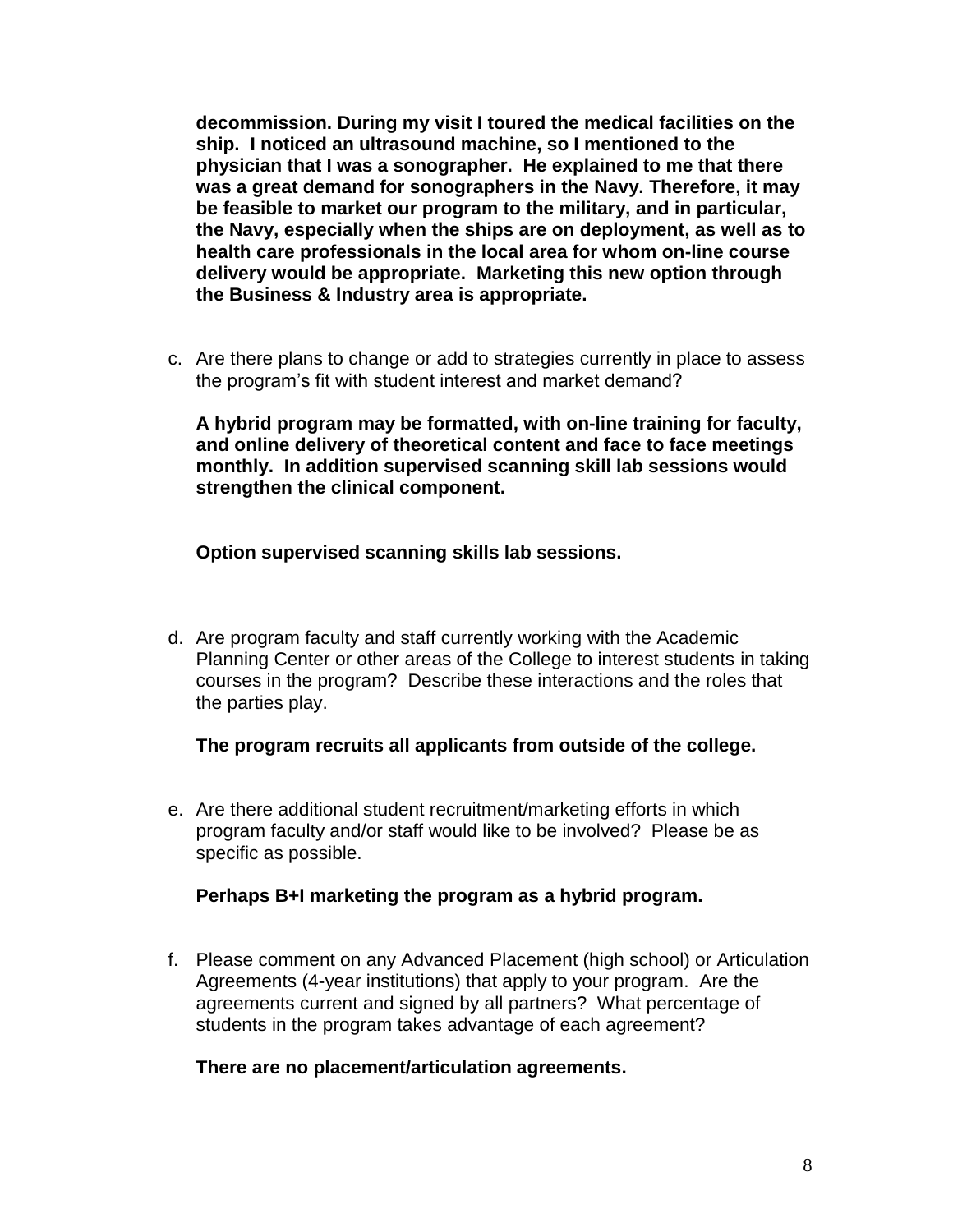## *External Perspectives:*

5 a. Based on a review of other college catalogs, list the colleges in our general area that have similar programs and comment on significant differences from the ones we currently offer that bear further exploration.

**Beth Israel Hospital has begun their own certificate program in March 2008 with four students. Their program is 18 months in length.**

**BI admission requirements are basically the same as our program. The prospective student must have graduated from a Two Year Allied Health Degree program or have completed a Bachelor's Degree in any major.**

**In addition to the above criteria, applicants must have the following prerequisites complete prior to the start of the program. A grade of B or higher is required from a college level Human Anatomy and Physiology with a lab I & II.**

**A computer literacy course.**

**Springfield Community College and Bunker Hill Community College offer associate degree programs only.**

b. Based upon the committee"s knowledge of institutions beyond our geographical area that have exemplary programs or are known for their "best practices," comment on significant similarities or differences at MCC and in what areas that bear further exploration.

#### **N/A**

- 6. Please describe mechanisms or procedures currently in place to monitor changes in the job market and review the program"s currency and "fit" with the educational interests and needs in our region. Explain how these groups have contributed and/or impacted the program"s offerings.
	- a. Relevant external parties, such as advisory groups, corporations/agencies, professional groups, outside licensure/accrediting bodies, etc. If there is an advisory committee in place, please comment on the frequency of meetings and the contributions/impact the committee has had on the program. Include names of members and minutes of the meetings in the appendices of the program review.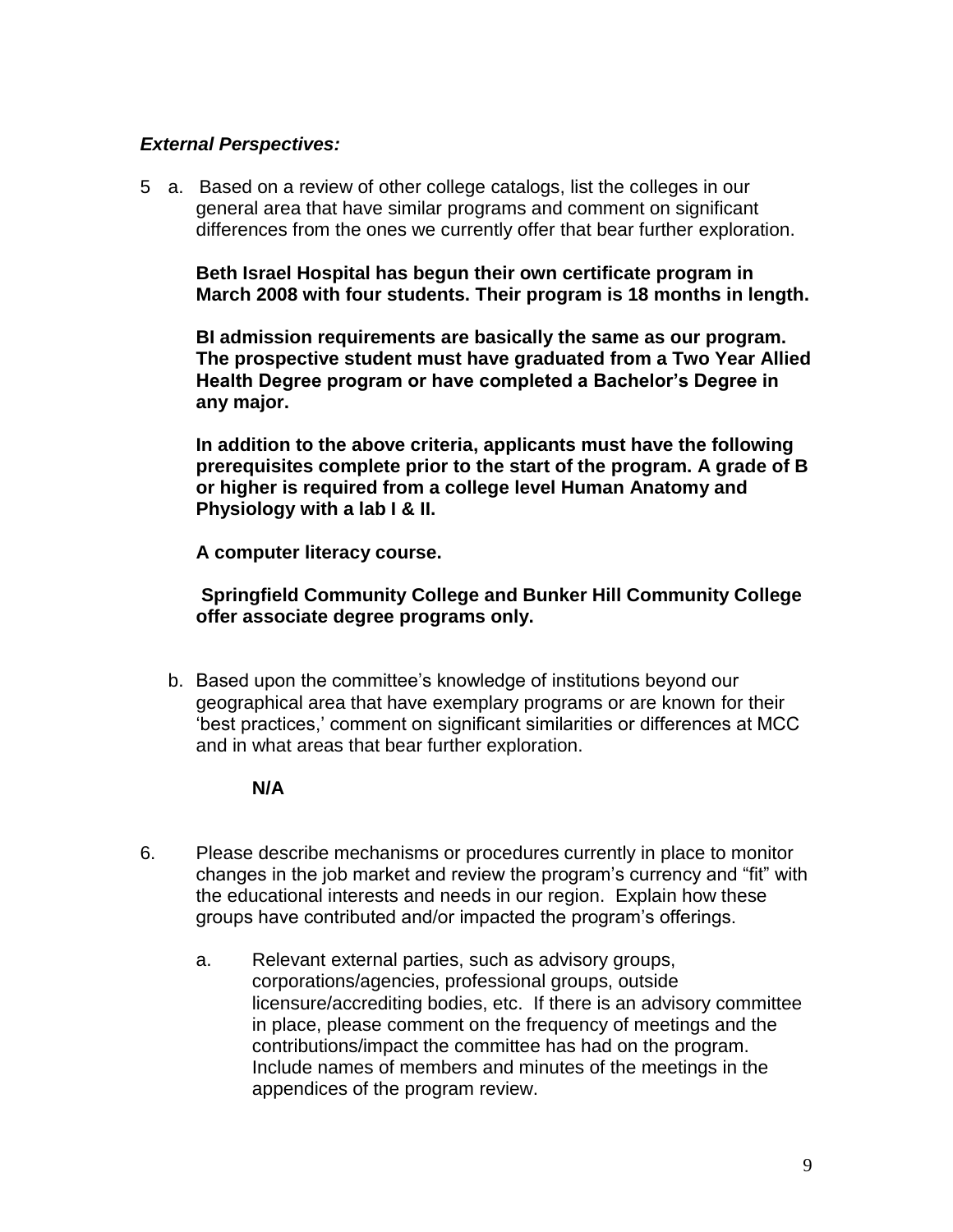- **1. Advisory Board meets once a year. (See Appendix B)**
- **2. JRC-DMS Employer Survey**
- **3. JRC-DMS Program Resource Survey**
- **4. JRC-DMS Student Program Resource Survey**
- **5. JRC-DMS Graduate Survey**
- b. Relevant internal groups or individuals, such as other departments, programs or areas at the college that: (1) utilize your courses as prerequisites for their courses and/or program or (2) supply prerequisites for your courses.

#### **Graduates of other Health Careers programs (ex: RT, Nursing) are admitted if they have achieved licensure and have 2 years of patient-care experience.**

c. Other populations (i.e., students, alumni, community members, cooperative education supervisors, practicum supervisors, service learning supervisors, community agencies). **N/A**

#### **Section V: Curriculum**

#### **Program Student Learning Outcomes (PSLOs)**

- 7. a. Identify your Program Student Learning Outcomes
	- **Students will be able to identify and evaluate the abdominal structures: gallbladder/biliary system, liver, spleen, great vessels, pancreas, renals, and retroperitoneum/peritoneum. Demonstrates, identifies, and evaluates abdominal pathology. Measures as indicated using appropriate caliper placement.**
	- **Students will be able to identify and evaluate pelvic organs and structures using transabdominal/transvaginal imaging. Demonstrates, identifies, and evaluates gynecologic pathology. Measures as indicated using appropriate caliper placement.**
	- **Students will be able to identify and evaluate first, second and third trimester pregnancies, pelvic organs,**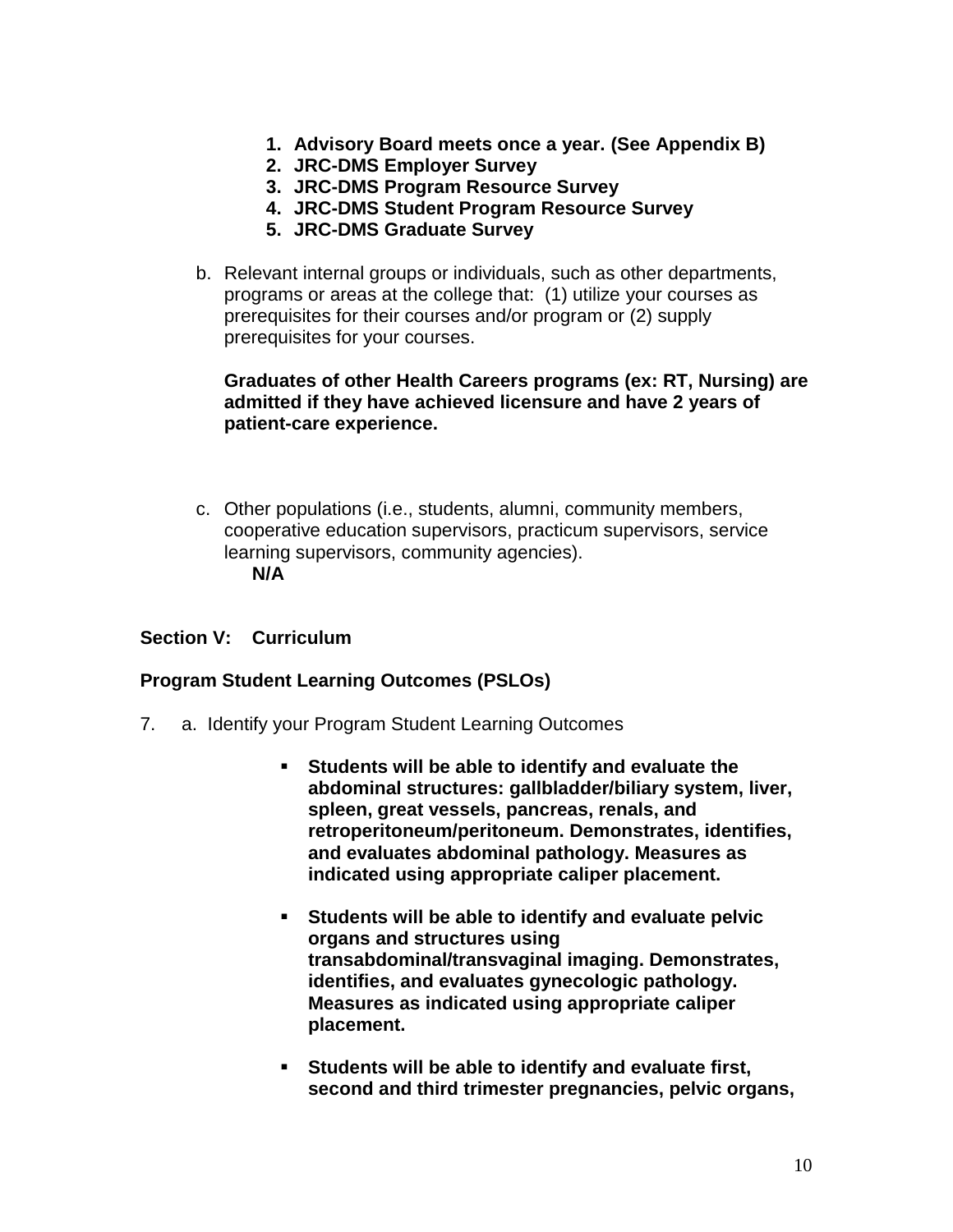**and structures. Obtains, identifies, and evaluates accurate fetal measurement parameters in the first, second, and third trimesters. Demonstrates, identifies, and evaluate fetal cranial, thoracic anatomy, abdominal and musculoskeletal anatomy, and fetus well-being in the first, second, and third trimesters.** 

- **Students will be able to identify and evaluate superficial structures: breast, scrotum, soft tissue, prostate, appendix, pediatric hips, thyroid, and vascular structures. Demonstrates, identifies, and evaluates superficial structures pathology. Measures as indicated using appropriate caliper placement.**
- **Students will be able to evaluate patient needs and acoustic characteristics, select, maintain, and adjust equipment to provide optimal sonographic evaluation.**
- b. Please describe your program"s plan for ongoing, annual assessment of its PSLOs.

**After completion of the DMS certificate program, graduates are eligible to take a national certification examination in all three categories; 1. Sonographic Physics and Instrumentation, 2. Obstetrics & Gynecology, and 3. Abdomen.**

**If graduates decide to take the national exams, they are mandated to take the Physics exam plus one other of their choice. Occasionally, students may choose to take only the OB/Gyn or Abdomen or both examinations. The specific exam chosen will be determined by their job description/duties or interest. Monitoring the results of the exams given by the American Registry for Diagnostic Medical Sonography is the ongoing annual assessment plan.**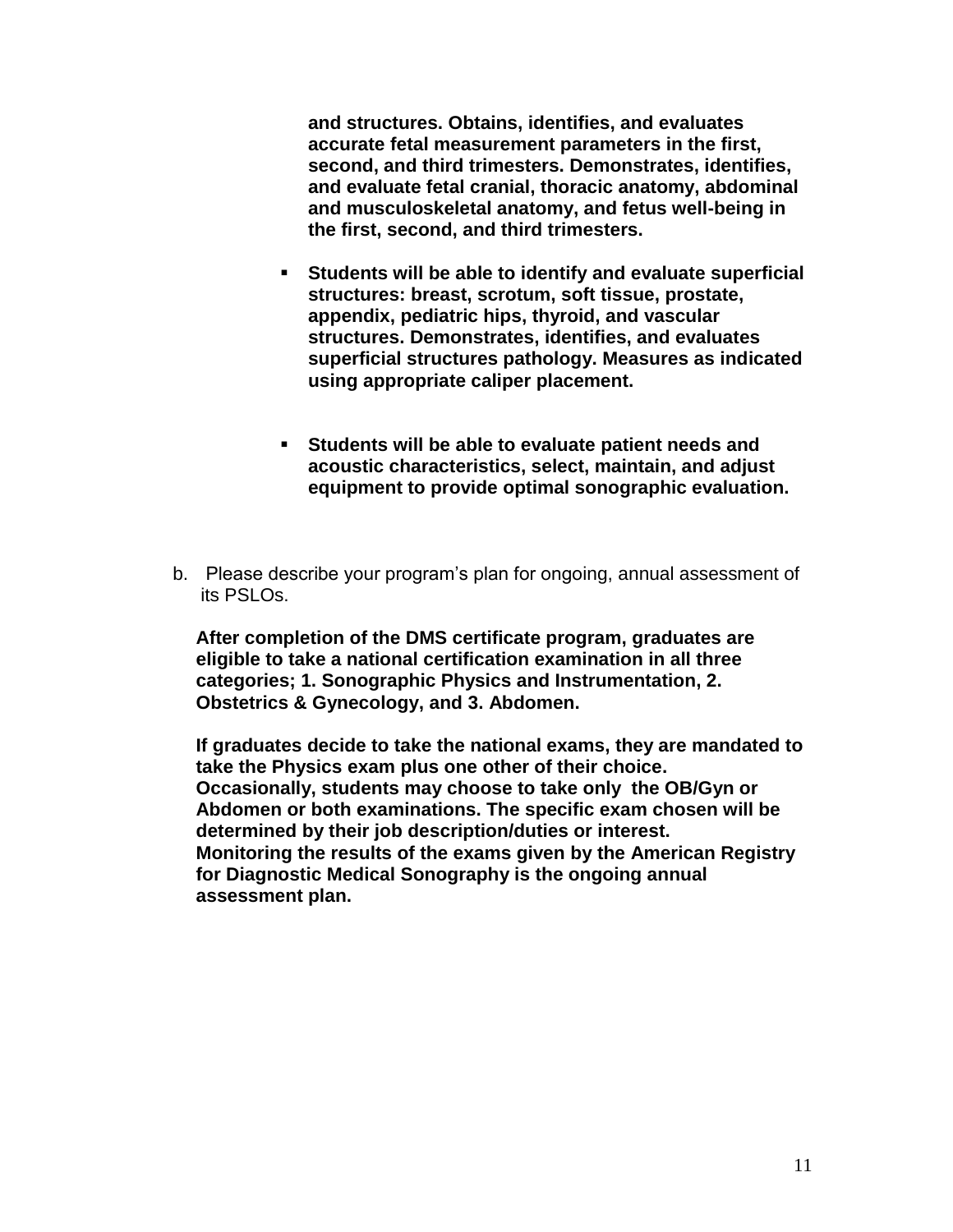# **Action Plan for Increasing the Registry Examination Take and Pass Results.**

**The following is my proposed action plan to increase the number of student participants in taking and passing registry examinations.**

- **1. Within each of the following sonography courses: (1) Ultrasound Physics and Instrumentation, (2) Abdomen and (3) OB/Gyn, class time will be set aside to discuss the benefits of taking these registry examinations.**
- **2. Initial benefits will include the following topics, (however additional topics will be developed as the discussions become on-going):**
	- **a. Discuss how it will increase the students' status in the profession.**
	- **b. Describe the program accreditation outcomes and discuss how their participation in taking these examinations helps to maintain in good standing the program accreditation from which they graduated.**
	- **c. Discuss the career opportunities if the registered sonographer chooses to seek a faculty or educator position.**
	- **d. Discuss that passing these examinations recognizes one's achievements as a leader in the sonography field.**
- **3. Integrate student support services for registry review that would address the following;** 
	- **a. Test-taking anxiety.**
	- **b. Anxiety in taking credential examinations.**
	- **c. Assistance if they should fail any examinations.**
- **c. If applicable, discuss any changes you have made to your PSLOs and/or the ways in which the courses in the program support those PSLOs since your last program review.**
- d. **Map the way in which your program provides opportunities for students to progress towards achievement of each Program Student Learning Outcome, by noting in which courses the outcomes are Introduced (I), Developed (D), or where students are expected to demonstrate Proficiency (P).**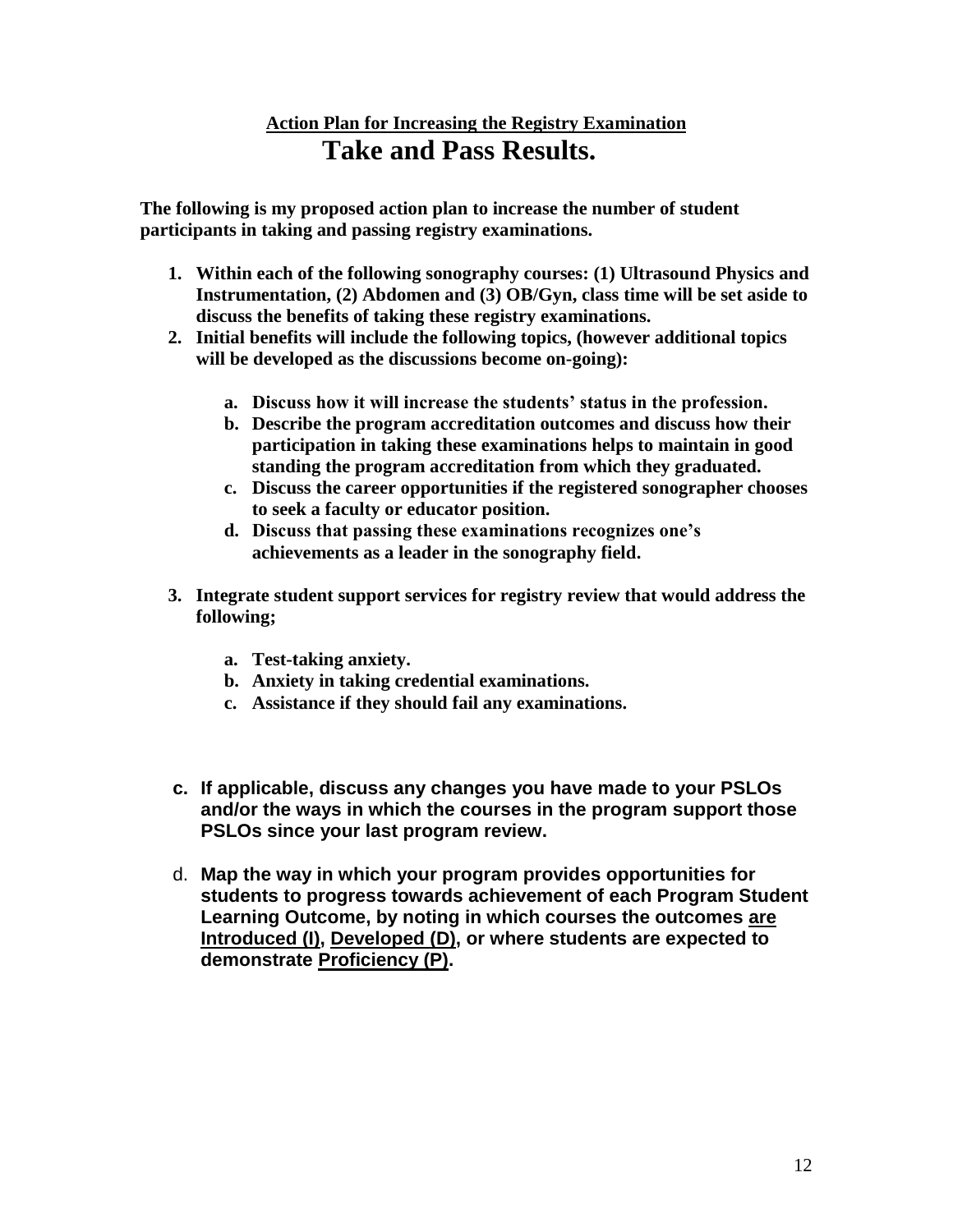#### **Curriculum Map I: Course Opportunities for Student Achievement of PSLOs**

| <b>PSLO</b>           | <b>Course</b><br><b>Abdomen</b> | <b>Course</b><br><b>OB/GYN</b> | <b>Course</b><br><b>Physics</b> | <b>Course</b><br>Subspecial |
|-----------------------|---------------------------------|--------------------------------|---------------------------------|-----------------------------|
| Abdomen               | D                               | D                              |                                 |                             |
| <b>Obstetrics</b>     | D                               |                                |                                 |                             |
| Gynecology            | D                               |                                | D                               |                             |
| <b>Physics</b>        |                                 | D                              | D                               |                             |
| <b>Subspecialties</b> | P                               | n                              | ם                               |                             |

**The program is not designed in a simple to complex progression. Each course stands alone as a specialty, and students are expected to reach proficiency by course completion**.

e. Please comment on the **sequencing of** opportunities for students to develop and achieve each PSLO within the program, as noted on Curriculum Map I.

## **Each course is self-contained.**

f. On the following pages, please indicate **how each PSLO is attained** and **how the attainment of each is assessed**. If the strategy for attainment of a PSLO is contained within a particular course, please list the course first, with the relevant activity (or activities) listed next to each course. If there is nothing currently in place that is intended to provide for the attainment of a particular outcome or to assess the extent to which the outcome has been realized, please leave the appropriate space blank. The blanks will help to identify areas which need further development.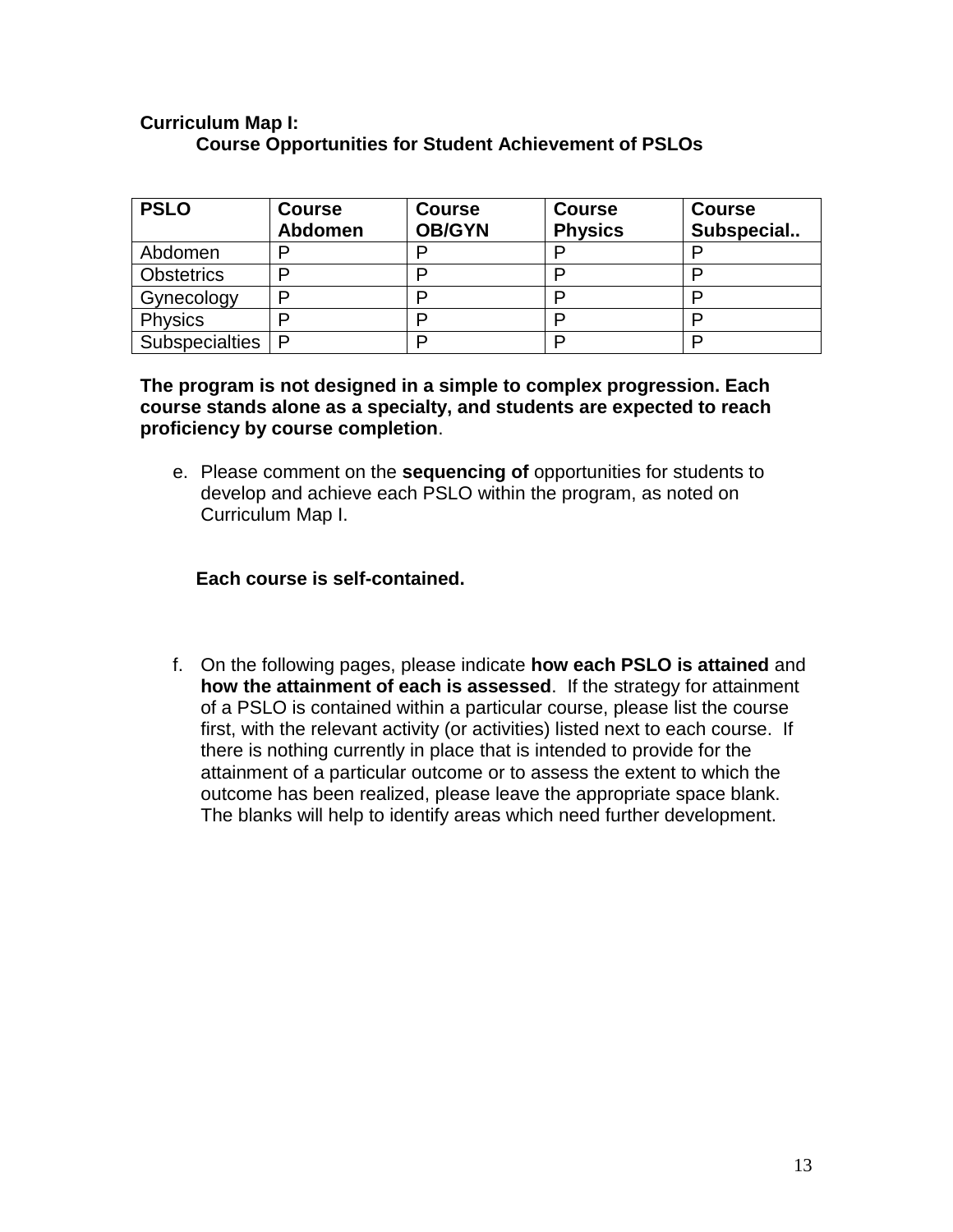### **PSLO I**

*Graduates will demonstrate knowledge and understanding of acoustic physics, Doppler ultrasound principles, and ultrasound instrumentation.*

*Knowledge: 80% of graduates of the program who takes the sonographic physics exam will pass the exam. (See Appendix C)*

*Program will periodically assess its effectiveness in achieving its stated goals and learning domains.* 

| <b>Strategies for Attainment</b> | <b>Assessment</b>  |                   |
|----------------------------------|--------------------|-------------------|
| <b>Course</b>                    | <b>Activities</b>  | <b>Strategies</b> |
| Sonographic Physics              | Lectures, quizzes, | Quizzes, exams    |
|                                  | exams              |                   |
|                                  | Physics Review in  |                   |
|                                  | August - Lecture   |                   |
|                                  | Conferences        |                   |
|                                  |                    |                   |
|                                  |                    |                   |
|                                  |                    |                   |
|                                  |                    |                   |

- Describe how this Program Student Learning Outcome is **assessed for proficiency** at the **program level**.
- *1. Quizzes + examinations*
- *2. Exit survey*
- *3. National credentialing sonographic physics examination performance*
- *4. Employer satisfaction survey*
- *5. Job (positive) placement*
- What does the program"s data analysis reveal about student achievement of this PSLO within the program?

# **Please see handout: Exams Pass Rate Data**

- What curricular and/or instructional changes are planned within the program as a result of this data (if any)? Consider:
	- o The scope and sequence of Introductory, Developing, and Proficiency level student learning opportunities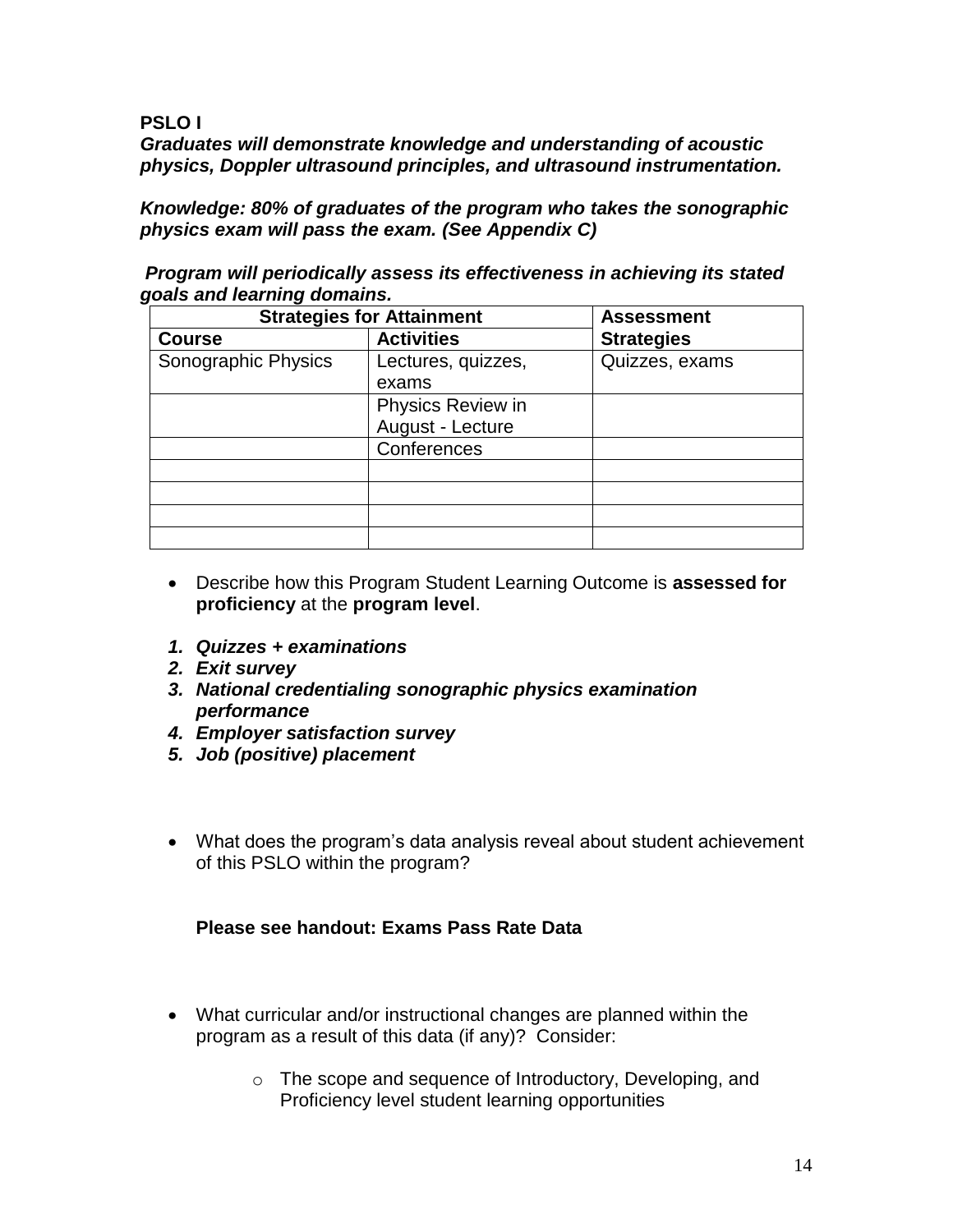o The adequacy of the range of learning experiences and assessment methodologies that your program offers to meet student learning needs

 *All students who have taken the test performed well.* 

 *Future Trend: The ARDMS is considering letting students take the test before they graduate from the program.* 

#### *Additional Curricular Opportunities:*

9. Please describe any interdisciplinary courses which are provided as an integral part of this program.

**N/A** 

- **10. Please comment on experiential/ work-based learning opportunities in the program (i.e., co-op, internships, service learning). Discuss how the content of the experience relates to course credit. How do you calculate the number of contact hours required in relationship to the credit awarded? What percent of students participate in each of these activities? Indicate any problem being faced in incorporating work-based learning.**
- 11.

 All DMSC students are in a clinical internship, which they secured on their own. They receive no college credits for their scanning experience while in clinical. The only credits they receive are from the 4 theory courses within the program; a total of 12 credits. The program does not offer placement opportunities but does inform the student, via e-mail networking, of current jobs opening in the local area. The major problem that exists with regard to work-based learning in this program relates to the lack of coordination that exists between clinical facilities and college faculty. College faculty have no contact with the clinical agencies to determine if and how students are applying skills. In addition, lack of supervised lab experience means that students are learning totally in the clinical area with no opportunities to practice skills in a non-threatening environment prior to clinical experience. There are also no opportunities for remediation if students do not successfully demonstrate scanning skills.

12. Please comment on the uniformity and appropriateness of content in multisection courses and subsequent courses now in place. Do all courses have the proper prerequisites? Is the flow and relationship of courses to one another satisfactory? Are there changes indicated, based upon program objectives and/or new needs identified through the assessment process?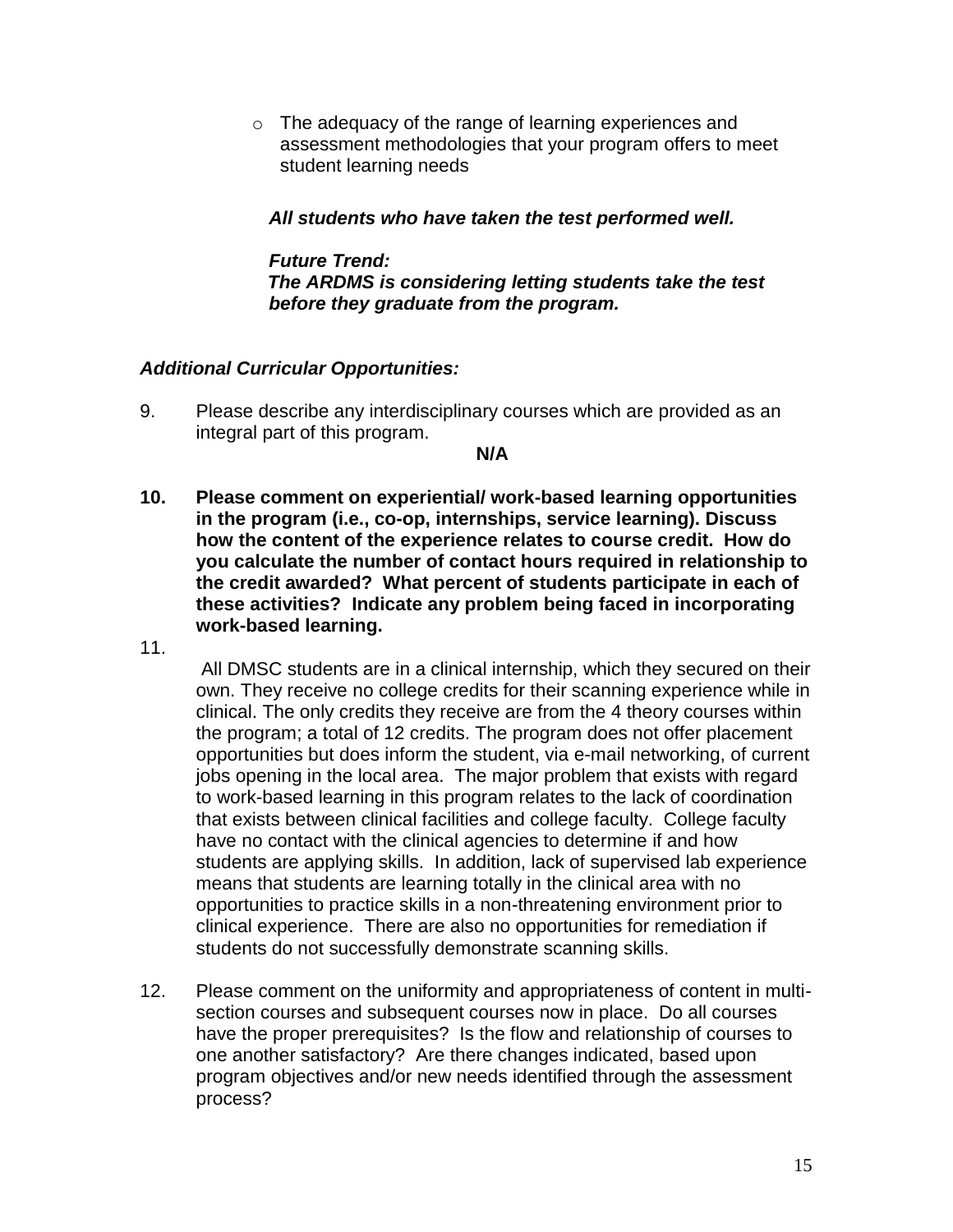**There are no multi-section courses in this program**. **. Each course is a stand alone course, in that learning occurs from simple to complex within the course. Subsequent courses in the 4 course sequence do not build upon one another in terms of complexity since each course is a separate clinical speciality.**

12. a. Please comment on the role of developmental courses in the program? Which ones are relied upon by significant numbers of students in the program? What conclusions are you able to draw about the impact of these courses on students' preparation levels?

#### **The enrollment data indicates strong reading and math skills, so there has been no emphasis placed on developmental courses.**

b. Please comment on the role of developmental courses outside the program. Which courses in the program are relied upon by significant numbers of students, and which courses outside the program are relied upon by significant numbers of students? What conclusions are you able to draw about the impact of these courses on students' preparation levels?

#### **Due to the high threshold for program acceptance, we do not experience students from the population enrolled in developmental courses .**

c. In the event that there are admissions criteria for acceptance into the program, describe the rationale and process for establishing and reviewing the admission criteria. Do current criteria produce a pool of students who are adequately prepared to succeed in the program?

**Required prerequisites are established by the ARDMS national testing agency for sitting for their national exams.**

**Completion of a two-year, patient care-centered training program (e.g. Diagnostic Medical Sonography, Radiologic Technology, Registered Nurse) or a Bachelor's degree in any major. Students entering with Bachelor's degrees that are non-medical or which lack science courses are not well prepared. To be successful in this program, students should successfully complete Anatomy + Physiology I + Il at the college. Concomitantly, a course in medical terminology would be beneficial**.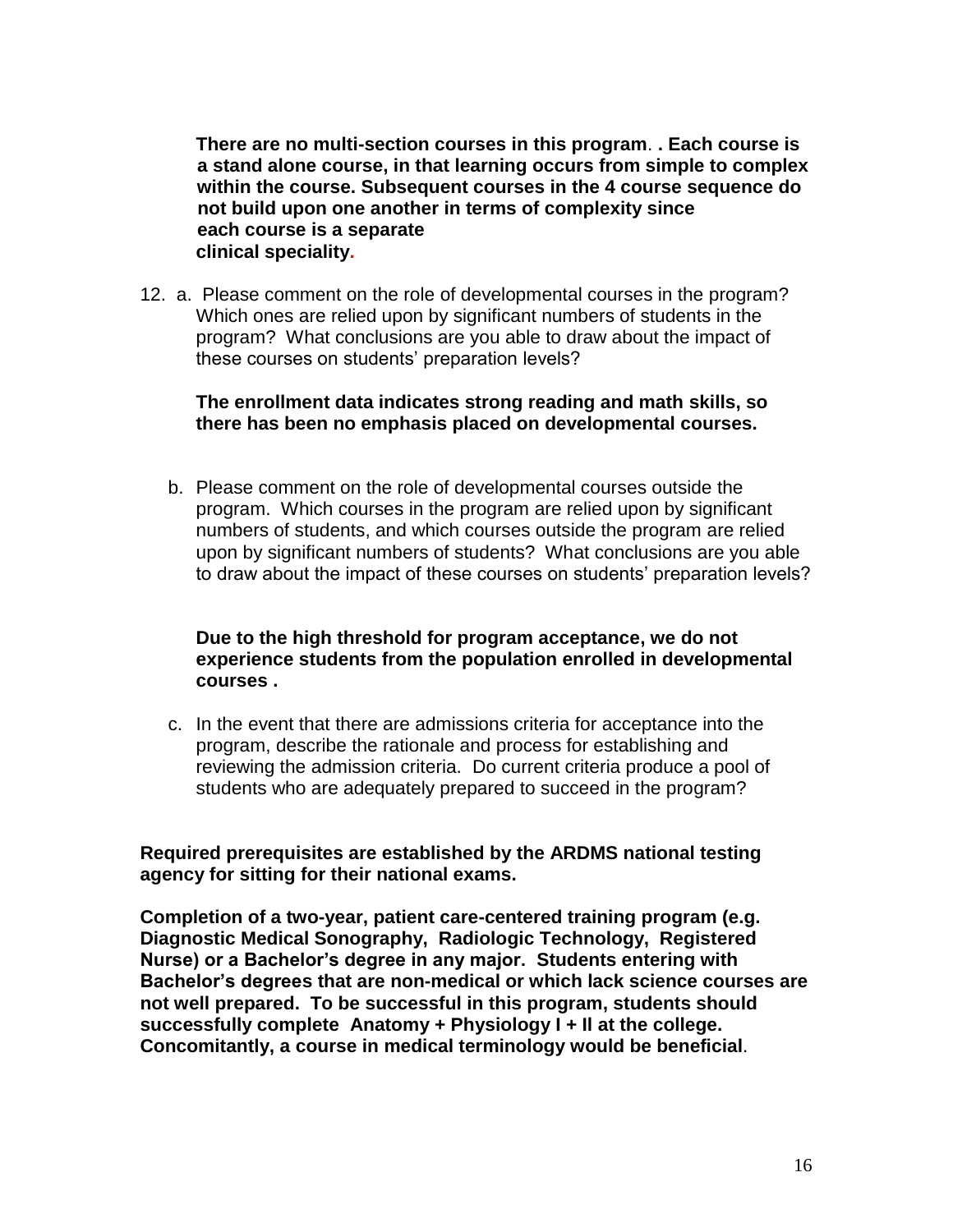13. Describe the array of instructional methodologies in required or elective courses. (e.g. face to face, online, hybrid, self-paced, experiential, inquiry/problem-based, case studies, projects, etc.)

**The DMSC lectures are in the power-point format. The lectures and handouts are arranged for on-line availability, within a reasonable time frame**.

## **Section VI: Instructional Support**

14. a. Please discuss the adequacy of the staffing level in the program to teach students enrolled in the program.

> **Although staffing has not been an issue traditionally, the addition of a part time clinical coordinator would provide for on-going assessment of student progress. Converting most lectures into the power-point format has enabled the students the opportunity to keep current with all teaching materials, in a practical way. This recently incorporated style of disseminating information has helped with student attendance issues, i.e. lateness and/or absences.**

b. Please discuss the adequacy of the staffing level in the program to advise students enrolled in the program.

**As program coordinator, I receive one release time to coordinate this curriculum. There have been no staffing problems for advising students enrolled in this program. My additional duties include overseeing any contract issues, arranging college outside activities, and acting as a liaison between students and their clinical internship venues throughout the academic year.**

15. What specific support services and activities (i.e., tutoring, media, library, disabled student support, computer labs, service learning) does this program require? Please comment on the availability and adequacy of these services. Be specific about any current deficiencies or projected needs.

**The support service most frequently used by the DMSC Program is the computer lab located in building 6. Some students possess home computers with inadequate memory for the successful retrieval of all of the ultrasound data (mainly images).**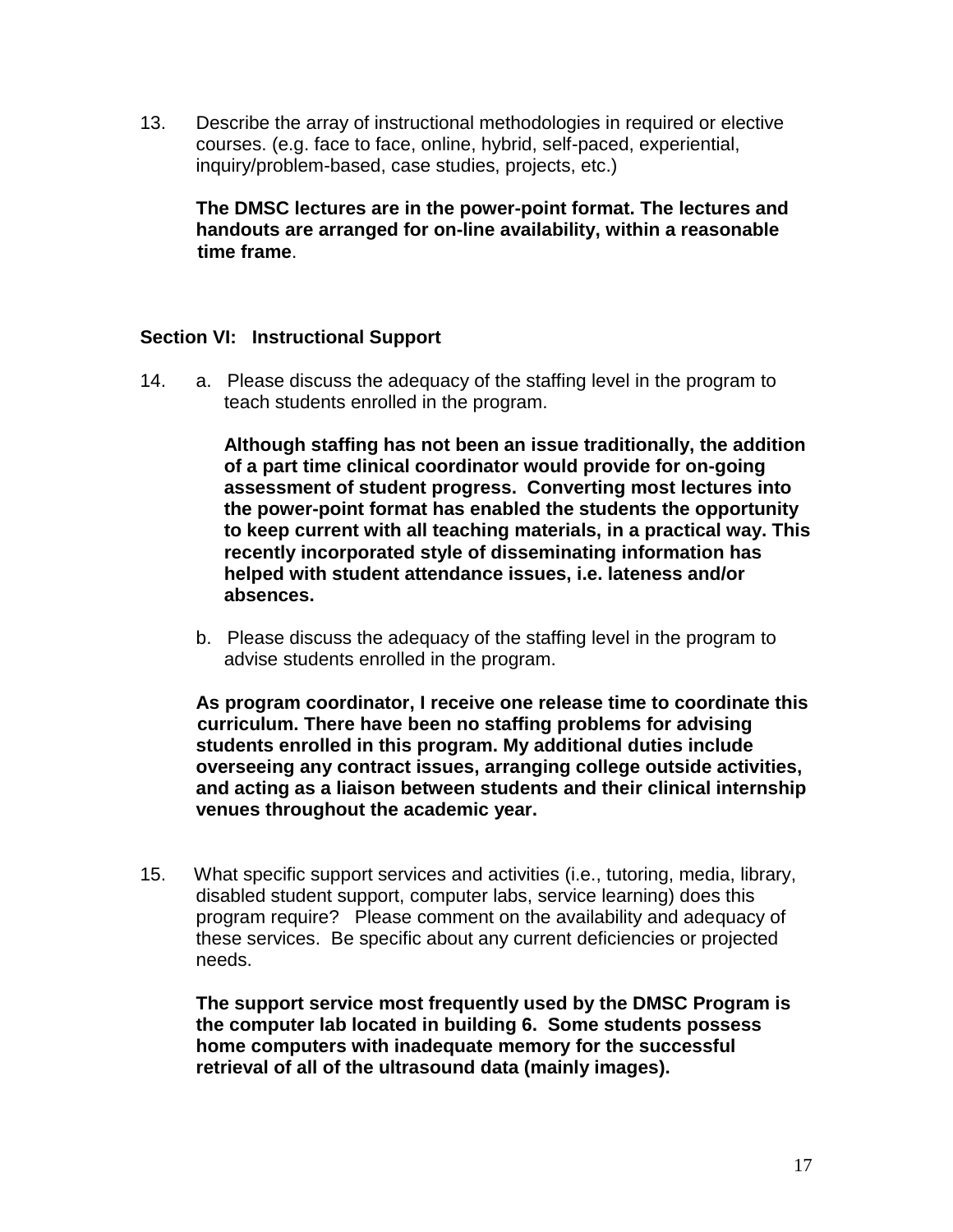16. How adequate and appropriate are program facilities and equipment? Please be specific about current deficiencies or projected needs.

**The DMSC program has adequate and appropriate facilities and equipment. During my years as program coordinator, I have successfully secured, from the ultrasound community, multiple state-of-the-art ultrasound machines, stretchers, and supplementary equipment, worth well over a million dollars. Recently, Brigham and Women's Hospital has donated a very extensive ultrasound teaching file. Providing lab experiences for students would allow the certificate students to take advantage of this exceptional technology.;** 

17. Please describe any professional development needs of program faculty or staff.

### **30 Continuing Medical Education Credits for maintaining certification as an RDMS (Registered Diagnostic Medical Sonographer).**

18. Describe the sources of program funding. Are the funds adequate to support the program? Is the current use of funds effective to realize program goals? Does the program leadership have input into the program budget?

**One course reassignment for program coordinator to teach the course. The program funding is provided by the college and is adequate to meet program needs.** 

Please provide any additional information that you consider important in assessing this department/area.

#### **Section VII: Program Evaluation Summary**

This section should be completed based upon review and consideration of both the data supplied in **Section II** and the questions posed in **Sections III, IV, V, VI and VII.**